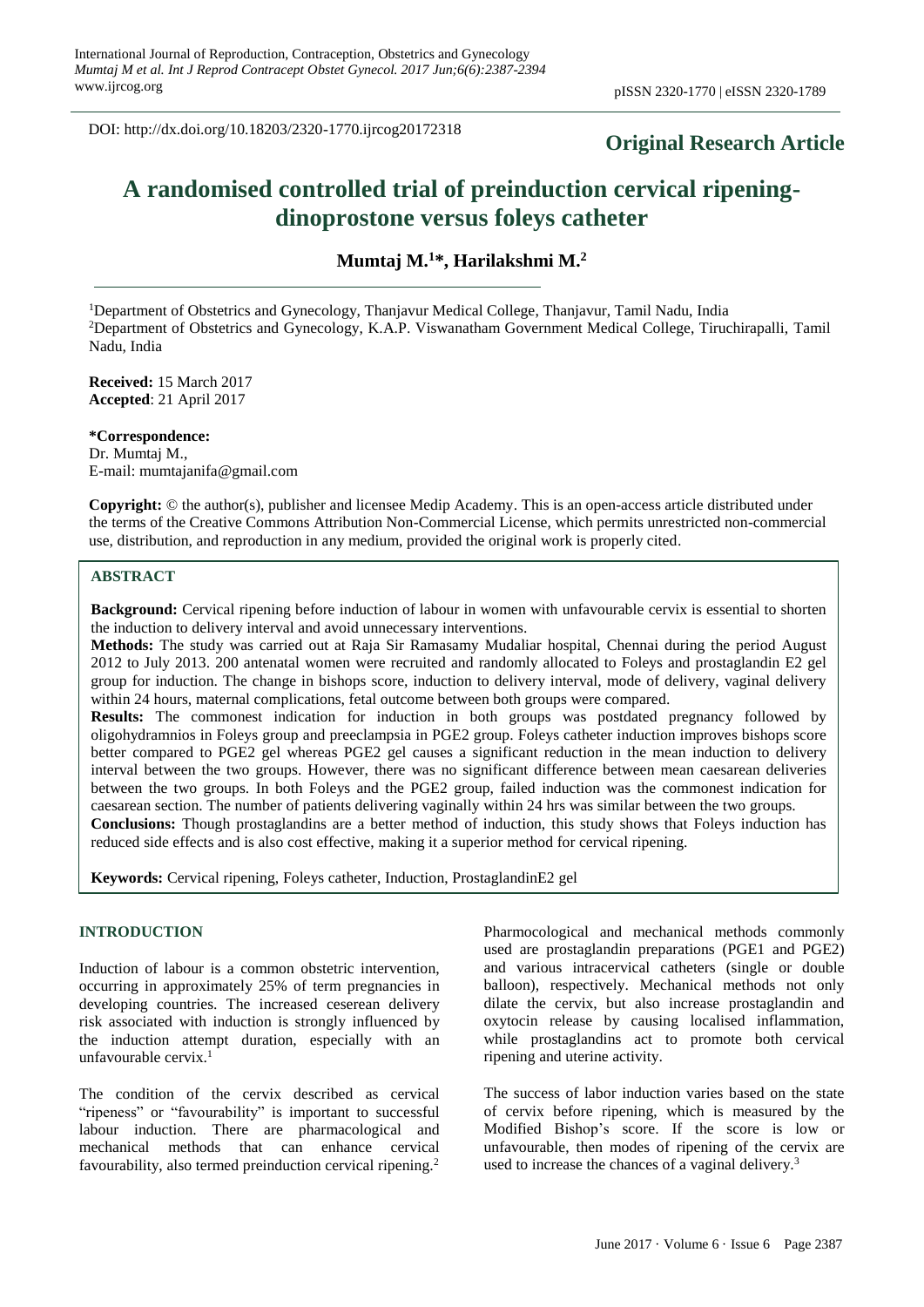#### **Table 1: Modified bishops score.**

|               | <b>SCORE</b> |                               |               |          |
|---------------|--------------|-------------------------------|---------------|----------|
| Dilation (cm) | $\Omega$     |                               | $\mathcal{L}$ | 3        |
| Length(cm)    | $<$ 1        | $1-2$                         | $2 - 4$       | >4       |
| Station (cm)  | >4           | $2 - 4$                       | $1 - 2$       | $\leq$ 1 |
| Consistency   | $-3$         | $-2$                          | $-1/10$       | $+1/+2$  |
| Position      | Firm         | Medium                        | Soft          |          |
| Anterior      | Posterior    | Mid-<br>position,<br>Anterior |               |          |

Aim of the study was to determine the safety and efficacy of Foleys catheter compared to dinoprostone gel for preinduction cervical ripening in women with an unfavourable cervix.

#### *The Primary outcome measure*

Vaginal delivery within 24 hours.

#### *Secondary outcome measures*

#### *To compare*

- 1. Improvement in Bishops score in both groups.
- 2. Induction to onset of active labour and induction to delivery interval in both the groups.
- 3. Mode of delivery in both groups.
- 4. Occurrence of maternal complications and fetal outcome in both groups.
- 5. Cost effectiveness of both groups.

# **METHODS**

The present study was carried out at Raja Sir Ramasamy Mudaliar Hospital, Chennai during the period August 2012 to July 2013. All pregnant women who satisfy the inclusion and exclusion criteria were included in the study after getting an informed consent from both the patient and their husband.

# *Inclusion criteria*

- 1. Singleton gestation
- 2. Gestational age more than 34 weeks
- 3. Cephalic presentation
- 4. Medical indication for labor induction.
- 5. Bishop score of  $\leq$ 5
- 6. Reactive fetal heart rate (FHR) on admission
- 7. Intact membranes

# *Exclusion criteria*

- 1. Any condition precluding vaginal delivery
- 2. Any contraindication to receiving prostaglandins, such as history of Bronchial asthma, cardiovascular disease or glaucoma.
- 3. Previous cesarean section or any other uterine incision
- 4. Placenta praevia
- 5. Active infection of genital tract
- 6. Abnormal fetal heart rate (FHR).
- 7. Latex allergy.

After being included in the study the patients were randomly allocated to either prostaglandinE2 gel group or the Foleys group.

The time of application of intracervical prostaglandin or insertion of foleys catheter is taken as zero hour. Patient's name, age, parity and gestational age were noted. The indication for induction was noted. A routine obstetric scan was done. General, abdominal and vaginal examination was done.

The method most commonly used to identify cervical ripening is the modified Bishop score which is a quantitative measure of consistency, dilation of the cervix, station, position of the presenting part. Preinduction modified Bishops score distribution should be similar both between groups. All patients were monitored with the partogram.

In the women recruited in the PGE2 group, Prostaglandin gel (PGE2 gel) 0.5mg available in a preloaded syringe was placed in the endocervical canal under strict aseptic precautions. A repeat dose of prostaglandin gel (PGE2 gel) was given to patients with no improvement in bishops score after 6 hours. In patients with improvement in bishops score, labour was augmented with oxytocin after 6 to 12 hours since the time of induction. Fetal heart rate monitoring was done before then after each PGE2 insertion for a minimum of 20 minutes.

In the second group, a Foleys catheter was inserted into the cervical canal, and is filled with 30 ml of saline above the level of the internal os and pulled snugly back against the os. The catheter was strapped to the inner aspect of one thigh on slight tension for twelve hours. The catheter was then removed after 12 hours if spontaneous expulsion had not occurred. EFM (Electronic fetal heart monitoring) was conducted before and after induction for a minimum of 20 minutes. Artificial rupture of the membranes and oxytocin infusion was then started if there was improvement in the bishop's score.

The change in bishops score, induction to delivery interval with associated maternal complications, need for oxytocin induction, mode of delivery, incidence of caesarean sections with the indications, vaginal delivery within 24 hours between both groups were compared.

The weight and 5 minute APGAR of all newborn delivered were tabulated.

All parameters were tabulated and statistical analysis done. P value  $\leq 0.05$  is taken as significant.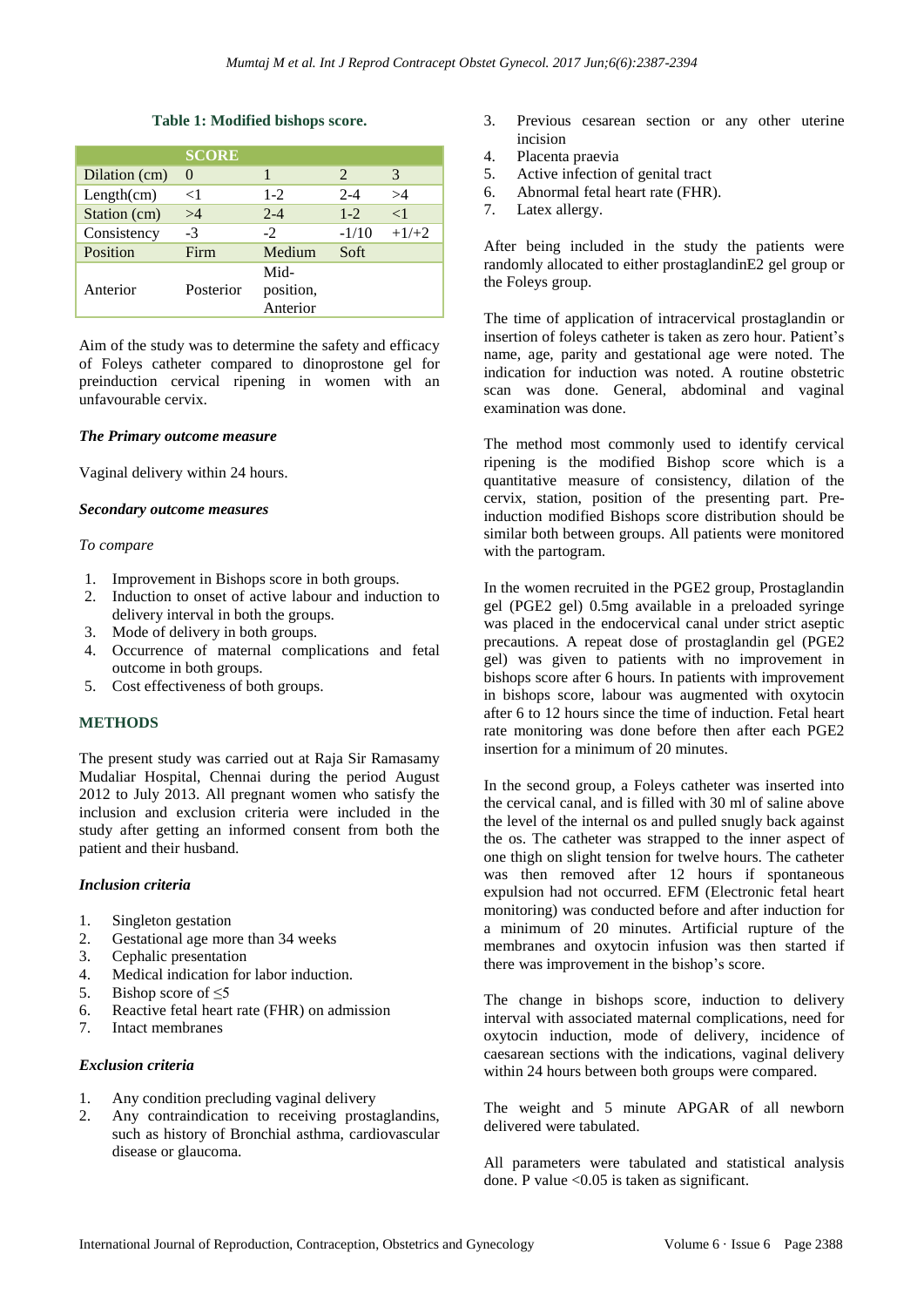#### **RESULTS**

# **Table 2: Age group distribution.**

| Age                      |                   | Group         |                  |              |
|--------------------------|-------------------|---------------|------------------|--------------|
| group in<br><b>years</b> |                   | <b>Foleys</b> | PGE <sub>2</sub> | <b>Total</b> |
|                          | Count             | 35            | 45               | 80           |
| $18-20$                  | % within<br>Group | 35.0%         | 45.0%            | 40.0%        |
|                          | Count             | 53            | 42               | 95           |
| $21 - 25$                | % within<br>Group | 53.0%         | 42.0%            | 47.5%        |
|                          | Count             | 9             | 10               | 19           |
| $26 - 30$                | % within<br>Group | 9.0%          | 10.0%            | 9.5%         |
|                          | Count             | 3             | 3                | 6            |
| Above 30                 | % within<br>Group | 3.0%          | 3.0%             | 3.0%         |
| Mean                     |                   | 22.24yrs      | 22.22yrs         |              |
| $P=0.462$                |                   |               |                  |              |

The age group distribution between the two groups was found to be comparable. There was no statistical difference between the age distribution of both the groups (P=0.462). Majority of patients were in the age group 21- 25yrs in Foleys group and 18-20yrs in the PGE2 group. The mean age in the Foleys group was 22.24yrs and PGE2 group was 22.22yrs.

The parity distribution between the two groups were found to be comparable. There was no statistical difference between the two groups  $(P=0.508)$ . There were 74 nulliparas in the foleys group and 78 in the PGE2 group.

#### **Table 3: Parity distribution.**

|        |       |                    | Group         |                  | <b>Total</b>  |
|--------|-------|--------------------|---------------|------------------|---------------|
|        |       |                    | <b>Foleys</b> | PGE <sub>2</sub> |               |
| Parity | Primi | Number             | 74            | 78               | 152           |
|        |       | % within<br>Parity | 48.7%         | 51.3%            | 100.0<br>$\%$ |
|        | Multi | Number             | 26            | 22               | 48            |
|        |       | % within<br>Parity | 54.2%         | 45.8%            | 100.0<br>$\%$ |
| Total  |       | Number             | 100           | 100              | 200           |
|        |       | % within<br>Parity | 50.0%         | 50.0%            | 100.0<br>$\%$ |

P=0.508

#### **Table 4: Gestational age distribution.**

|                                |           |                                  | Group         |                  | <b>Total</b> |
|--------------------------------|-----------|----------------------------------|---------------|------------------|--------------|
|                                |           |                                  | <b>Foleys</b> | PGE <sub>2</sub> |              |
| <b>Gestational Age in days</b> | Below 260 | <b>Number</b>                    | 14            | 18               | 32           |
|                                |           | % within Gestational Age in days | 43.8%         | 56.3%            | 100.0%       |
|                                | 260-280   | Number                           | 49            | 49               | 98           |
|                                |           | % within Gestational Age in days | 50.0%         | 50.0%            | 100.0%       |
|                                | Above 280 | Number                           | 37            | 33               | 70           |
|                                |           | % within Gestational Age in days | 52.9%         | 47.1%            | 100.0%       |

 $P=0.695$ 

#### **Table 5: Indication for induction distribution.**

|             |                 |               | <b>Foleys</b> | PGE <sub>2</sub> | <b>Total</b>   |
|-------------|-----------------|---------------|---------------|------------------|----------------|
| <b>INDI</b> | Post dated      | Number        | 36            | 32               | 68             |
|             |                 | % within INDI | 52.9%         | 47.1%            | 100.0%         |
|             | PIH             | Count         | 18            | 28               | 46             |
|             |                 | % within INDI | 39.1%         | 60.9%            | 100.0%         |
|             | Oligohydrannios | Count         | 28            | 22               | 50             |
|             |                 | % within INDI | 56.0%         | 44.0%            | 100.0%         |
|             | <b>GDM</b>      | Count         | 9             | 11               | 20             |
|             |                 | % within INDI | 45.0%         | 55.0%            | 100.0%         |
|             | <b>IUGR</b>     | Count         | 6             | 5                | 11             |
|             |                 | % within INDI | 54.5%         | 45.5%            | 100.0%         |
|             | Anomalous       | Count         |               |                  | $\overline{2}$ |
|             |                 | % within INDI | 50.0%         | 50.0%            | 100.0%         |
|             | <b>IUFD</b>     | Count         | 2             |                  | 3              |
|             |                 | % within INDI | 66.7%         | 33.3%            | 100.0%         |

P=0.710 (INDI- Indication, PIH - Pregnancy induced hypertension, GDM- Gestational diabetes mellitus, IUGR - Intra Uterine Growth restriction, IUFD- Intra Uterine Fetal Death).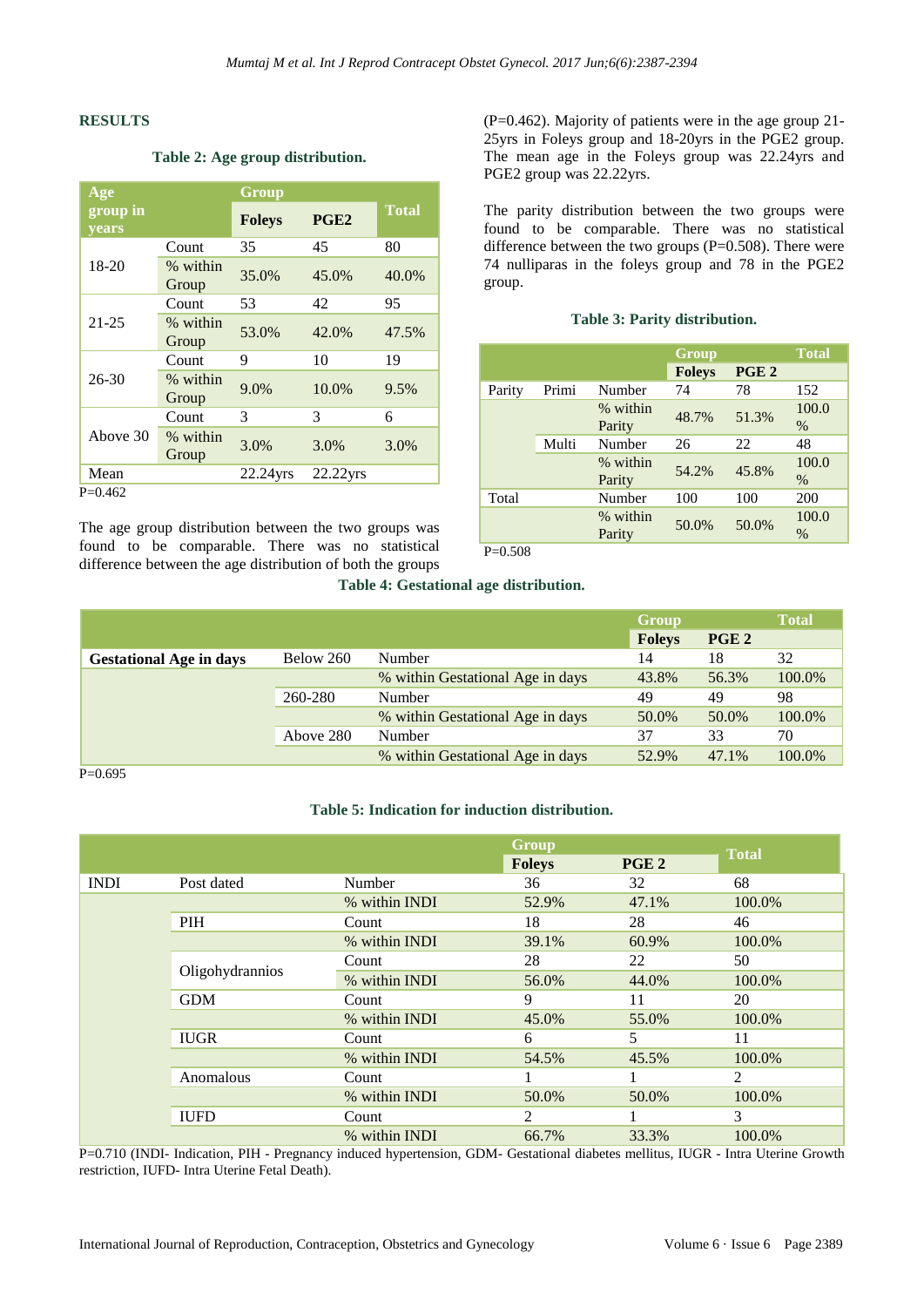The mean gestational age in the foleys group was 270.60 days and in the PGE2 group was 269.64 days. There is no statistical difference in the gestational age of both the groups  $(P=0.521)$ .

The commonest indication for induction in both the groups was postdated pregnancy (36) in the Foleys group and (32) in the PGE2 group. There was no significant difference between the two groups  $(P=0.710)$ . The second common indication was oligohydramnios (28) in the Foleys group and preeclampsia (28) in the PgE2 group. There were 2 cases of intrauterine fetal death in the Foleys group and one in the PgE2 group.

The bishops score at the start of induction, i.e. bishops score at zero hours in the foleys group was a mean of 2.09 in nulliparas and 3.27 in the para-1 patients which was statistically significant  $(P=<0.001)$ . However the change in bishops score after 12 hours of induction was a mean of 5.55 in the nulliparas group and 6.70 in the para-1 group which was not statistically significant ( $P= 0.016$ ).

The bishops score at induction in the PGE2 group was 1.95 in nulliparas and 2.55 in the para- 1 patients, which was not statistically significant P=0.019. The change in bishops score was a mean of 4.65 in the nullipara and 6.06 in the para-1 patients respectively which was statistically very significant P=0.004. Thus, PGE2 gel in my study increases the bishops score very significantly in the para-1 patients compared to the Nullipara patients.

The mean bishop's score in the Foleys group was 2.40 and in the PGE2 group was 2.08 and it was not statistically significant (P=0.071). The mean change in bishops score in the Foleys group was 5.80 and in the PGE2 group was 4.92 which was statistically very significant P=0.002. Hence Foleys catheter was found to increase the bishops score better than PGE2 gel. In the Foleys group 56.8% of nulliparas and 84.6% of para-1 women delivered by spontaneous vaginal delivery, whereas in the PGE2 group 69.2% of the nulliparas and 50% of the para-1 patients delivered vaginally. This was not found to be statistically significant.

#### **Table 6: Bishops score at induction and change in bishops score (Distribution in both groups).**

| <b>Bishops</b><br>score | Group            | No. | <b>Mean</b> | р<br>value |
|-------------------------|------------------|-----|-------------|------------|
| $BO$ (bishops           | Foleys           | 100 | 2.40        | 0.071      |
| at zero hour)           | PGE <sub>2</sub> | 100 | 2.08        |            |
| Change in               | Foleys           | 93  | 5.80        |            |
| bishops                 | PGE2 (with       | 89  | 4.92        | 0.002      |
| $score(B_Z)$            | one gel)         |     |             |            |

33.8% of the nulliparas in the Foleys group delivered by caesarean section and 11.5% of para-1 patients delivered by caesarean section. In the PGE2 group, 25.6% of the nulliparas delivered by caesarean section and 40.9 of the para-1 patients delivered by caesarean section. The difference was found to be statistically significant for the para-1 group  $(P=0.005)$ .

9.5% of the nulliparas and 3.8% of para-1 patients in the Foleys group, 5.1% of nulliparas and 9.1% of the para-1 patients in the PGE2 group delivered by outlet forceps.

However the mean of the mode of delivery between both the groups was not statistically significant  $(P=0.856)$ .

The comparison of the indications for caesarean section in both the groups showed a statistical significance  $P=0.050$ .

In both the Foleys and the PGE2 group, with respect to nulliparas, failed induction was the commonest indication-56.3% (18 patients) in the Foleys group and 45.8% (11 patients) in the PGE2 group. The second common indication for LSCS was fetal distress in both the groups with respect to nulliparas-9.4% (3 patients) in the Foleys and 33.3% (8 patients) in the PGE2 group respectively which is statistically significant.

|                  |                  |             |                 | <b>Parity</b> |              | <b>Total</b> |
|------------------|------------------|-------------|-----------------|---------------|--------------|--------------|
|                  |                  |             |                 | Primi         | <b>Multi</b> |              |
| Foleys           | Mode of delivery | LN          | Number          | 42            | 22           | 64           |
|                  |                  |             | % within Parity | 56.8%         | 84.6%        | 64.0%        |
|                  |                  | <b>LSCS</b> | Number          | 25            | 3            | 28           |
|                  |                  |             | % within Parity | 33.8%         | 11.5%        | 28.0%        |
|                  |                  | OF          | Number          | 7             |              | 8            |
|                  |                  |             | % within Parity | 9.5%          | 3.8%         | 8.0%         |
| PGE <sub>2</sub> | Mode of delivery | LN          | Number          | 54            | 11           | 65           |
|                  |                  |             | % within Parity | 69.2%         | 50.0%        | 65.0%        |
|                  |                  | <b>LSCS</b> | Number          | 20            | 9            | 29           |
|                  |                  |             | % within Parity | 25.6%         | 40.9%        | 29.0%        |
|                  |                  | OF          | Number          | 4             | 2            | 6            |
|                  |                  |             | % within Parity | 5.1%          | 9.1%         | 6.0%         |

**Table 7: Mode of delivery and parity group distribution.**

(LN - Labour natural, LSCS- Lower segment caesarean section, OF - outlet forceps)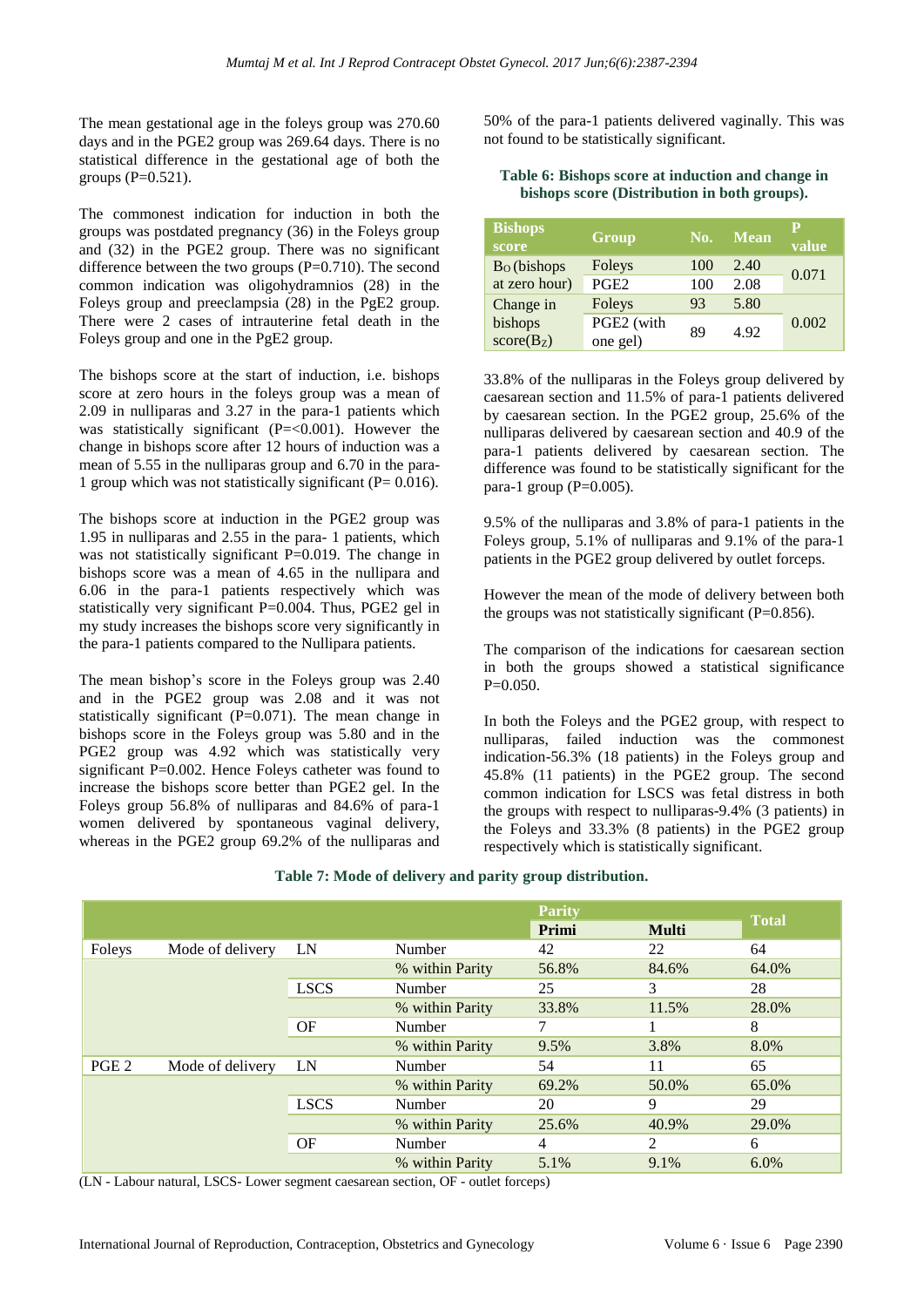| <b>Group</b> |                        |            |                 | <b>Parity</b><br>Primi | <b>Multi</b>   | <b>Total</b>   |
|--------------|------------------------|------------|-----------------|------------------------|----------------|----------------|
| Foleys       | <b>LSCS</b> Indication | FI         | Number          | 18                     | 1              | 19             |
|              |                        |            | % within LSCS   |                        | 5.3%           |                |
|              |                        |            |                 | 94.7%                  |                | 100.0%         |
|              |                        |            | % within Parity | 56.3%                  | 25.0%          | 52.8%          |
|              |                        | FD         | Number          | $\mathcal{E}$          | $\overline{2}$ | $\overline{5}$ |
|              |                        |            | % within LSCS   | 60.0%                  | 40.0%          | 100.0%         |
|              |                        |            | % within Parity | 9.4%                   | 50.0%          | 13.9%          |
|              |                        | $F$ to $P$ | Number          | 2                      | $\Omega$       | 2              |
|              |                        |            | % within LSCS   | 100.0%                 | .0%            | 100.0%         |
|              |                        |            | % within Parity | 6.3%                   | .0%            | 5.6%           |
|              |                        | <b>CPD</b> | Number          | $\overline{2}$         | $\Omega$       | $\overline{2}$ |
|              |                        |            | % within LSCS   | 100.0%                 | .0%            | 100.0%         |
|              |                        |            | % within Parity | 6.3%                   | .0%            | 5.6%           |
| Pge 2        | <b>LSCS</b> Indication | FI         | Number          | 11                     | $\overline{2}$ | 13             |
|              |                        |            | % within LSCS   | 84.6%                  | 15.4%          | 100.0%         |
|              |                        |            | % within Parity | 45.8%                  | 18.2%          | 37.1%          |
|              |                        | FD         | Number          | 8                      | 8              | 16             |
|              |                        |            | % within LSCS   | 50.0%                  | 50.0%          | 100.0%         |
|              |                        |            | % within Parity | 33.3%                  | 72.7%          | 45.7%          |
|              |                        | F to P     | Number          | $\mathbf{1}$           | $\Omega$       | 1              |
|              |                        |            | % within LSCS   | 100.0%                 | .0%            | 100.0%         |
|              |                        |            | % within Parity | 4.2%                   | .0%            | 2.9%           |
|              |                        | <b>CPD</b> | Number          | $\overline{2}$         | $\Omega$       | $\overline{2}$ |
|              |                        |            | % within LSCS   | 100.0%                 | .0%            | 100.0%         |
|              |                        |            | % within Parity | 8.3%                   | .0%            | 5.7%           |

# **Table 8: LSCS indication group distribution.**

(FI - Failed induction, FD- Fetal distress, F to P- Failure to progress, CPD - Cephalopelvic disproportion)

# **Group Total Foleys PGE <sup>2</sup>** Vaginal vagniai Yes Number 72 71 143 % within Vaginal 24 hours 50.3% 49.7% 100.0% % within % within 72.0% 71.0% 71.5% No Number 28 29 57 % within Vaginal 24 hours 49.1% 50.9% 100.0% % within Group 28.0% 29.0% 28.5% Total Number 100 100 200 % within Vaginal 24 hours 50.0% 50.0% 100.0% % within Group 100.0% 100.0% 100.0%

**Table 9: Vaginal delivery in 24 hours group distribution.**

In para-1 patients in the Foleys group of 3 patients who delivered by caesarean section, 2 patients indication for LSCS was fetal distress (50%). In the PGE2 group, para-1 patients 8 underwent LSCS for fetal distress (72.7%) which is statistically significant.

Out of 100 patients in each group, the number of patients delivering vaginally within 24 hrs was comparable between the two groups,72 patients in the Foleys group and 71 in the pge2 group with no statistical difference (P=0.876).

The number of patients in the PGE2 group developing nonreassuring fetal heart rate during induction and subsequently ending up in caesarean section was 9 compared to none in the Foleys group. This was statistically very significant (P=0.002).

7 patients in the PGE2 group developed hyper stimulation to induction but there were no adverse affects in the Foleys group which was statistically very significant  $(P=0.007)$ .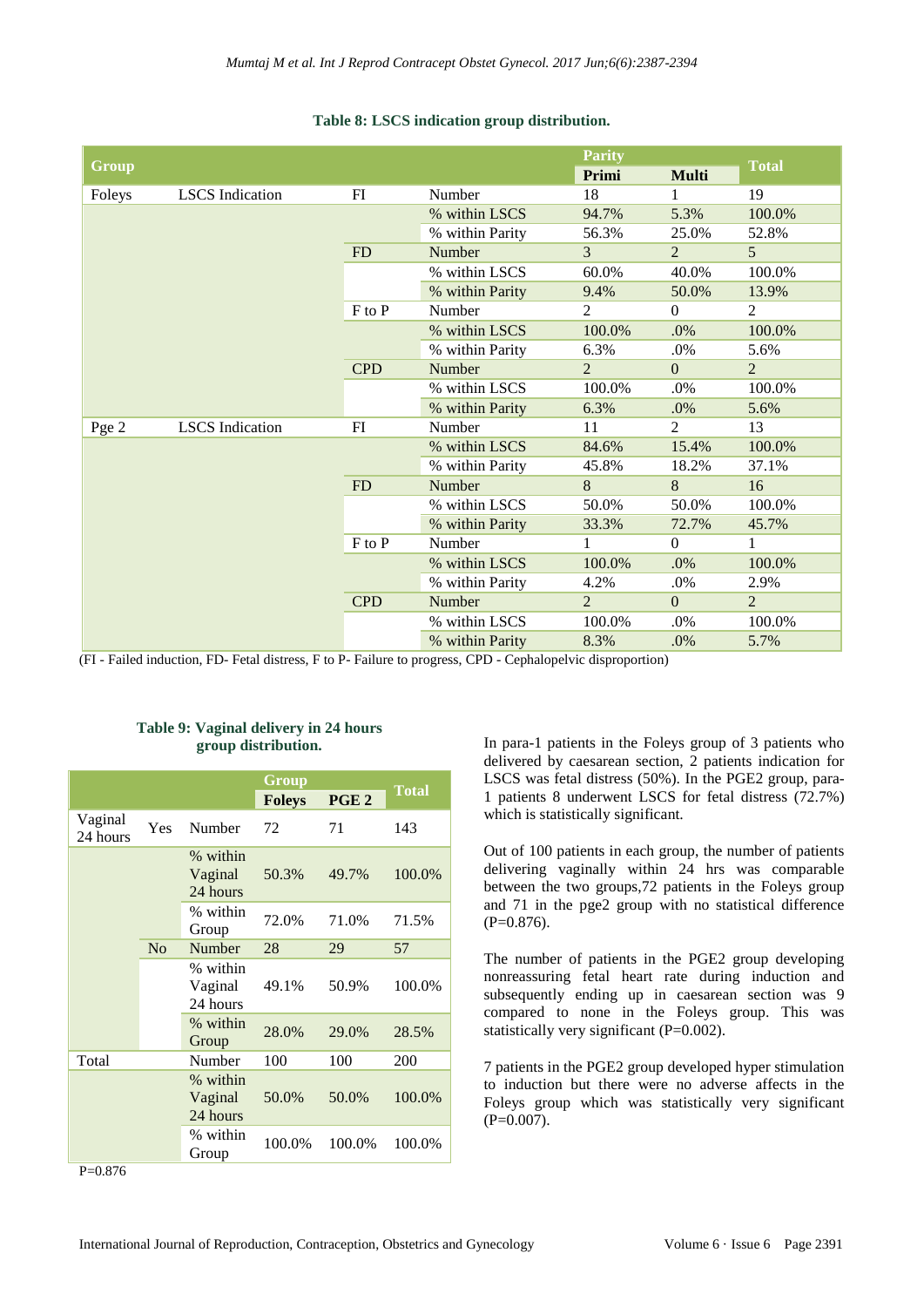|  |  | Table 10: Non-reassuring FHR in the induction group distribution. |  |  |  |  |  |  |
|--|--|-------------------------------------------------------------------|--|--|--|--|--|--|
|--|--|-------------------------------------------------------------------|--|--|--|--|--|--|

|                |     |                                  | Group         |                  |              |
|----------------|-----|----------------------------------|---------------|------------------|--------------|
|                |     |                                  | <b>Foleys</b> | PGE <sub>2</sub> | <b>Total</b> |
| Non-reassuring | Yes | Number                           |               | Q                | 9            |
|                |     | % within Non-reassuring - Induct | $0.0\%$       | 100.0%           | 100.0%       |
|                |     | % within Group                   | $0.0\%$       | 9.0%             | 4.5%         |
|                | No  | Number                           | 100           | 91               | 191          |
|                |     | % within Non-reassuring - Induct | 52.4%         | 47.6%            | 100.0%       |
|                |     | % within Group                   | 100.0%        | 91.0%            | 95.5%        |

P=0.002

**Table 11: Maternal complication group distribution.**

|    |                |                   |                                   | <b>Total</b> |        |
|----|----------------|-------------------|-----------------------------------|--------------|--------|
|    |                |                   | PGE <sub>2</sub><br><b>Foleys</b> |              |        |
| MC | Yes            | Number            | 0                                 | 7            | 7      |
|    |                | % within<br>MC    | 0.0%                              | 100.0%       | 100.0% |
|    |                | % within<br>Group | $0.0\%$                           | 7.0%         | 3.5%   |
|    | N <sub>o</sub> | Number            | 100                               | 93           | 193    |
|    |                | % within<br>МC    | 51.8%                             | 48.2%        | 100.0% |
|    |                | % within<br>Group | 100.0%                            | 93.0%        | 96.5%  |

P=0.007, (MC- maternal complications)

**Table 12: Second gel group distribution.**

|                |                |                    | Group         |                  |               |
|----------------|----------------|--------------------|---------------|------------------|---------------|
|                |                |                    | <b>Foleys</b> | PGE <sub>2</sub> | <b>Total</b>  |
| Secon<br>d Gel | Yes            | Count              | 0             | 39               | 39            |
|                |                | % within II<br>Gel | 0.0%          | 100.0<br>$\%$    | 100.0<br>$\%$ |
|                |                | % within<br>Group  | 0.0%          | 39.0<br>$\%$     | 19.5<br>$\%$  |
|                | N <sub>o</sub> | Count              | 100           | 61               | 161           |
|                |                | % within II        | 62.1%         | 37.9             | 100.0         |
|                |                | Gel                |               | $\frac{0}{0}$    | $\%$          |
|                |                | % within           | 100.0         | 61.0             | 80.5          |
|                |                | Group              | $\%$          | $\%$             | $\%$          |

 $P < 0.001**$ 

39% of patients in the PGE2 group needed regel as bishops score was not favorable after induction with one PGE2 gel. This was statistically very significant P<0.001\*\*.

**Table 13: Birth weight distribution.**

|                        | Group  |     | <b>Mean</b> | <b><i>LP Value</i></b> |
|------------------------|--------|-----|-------------|------------------------|
| <b>Birth</b><br>weight | Foleys | 100 | 2.8442      | 0.429                  |
|                        | PGE 2  | 100 | 2.8886      |                        |

The average birth weight of the newborn in the Foleys

group was 2.8442 kilograms and in the pge2 group was 2.8886 kilograms which was not statistically significant  $(P=0.429)$ .

#### **Table 14: Neonatal outcome.**

|              | Group            |    | <b>Mean</b> | P value |
|--------------|------------------|----|-------------|---------|
| APGAR Foleys |                  | 96 | 8.07        | 0.099   |
|              | PGE <sub>2</sub> | 97 | 8.27        |         |
| D A AAA      |                  |    |             |         |

 $P=0.099$ 

The mean APGAR in the Foleys group was 8.07 and in the PgE2 group was 8.27 with no statistical significance between the groups  $(P= 0.099)$ .

# **DISCUSSION**

In our study, the age group distribution was even between both the groups. The mean age group in the Foleys group was 21-25 yrs and 18-20 yrs in the PGE2 group. This is similar to other studies where similar age group patients were included in both the groups.

In our study, the parity distributions between the two groups were found to be comparable. Study done by Jackson et al included 50 patients, both nulliparous and para-1 patients similar to the present study whereas some studies were done exclusively on nulliparous women such as a study by Ekman et al included only 20 nulliparous women and study by Bernstein et al included 100 nulliparous women.<sup>4-6</sup>

The mean gestational age in days in the Foleys group is 270.60days and in the PGE2 group is 269.64 days. The maximum numbers of patients were in the 260-280 days group in both the groups. Studies done by Jackson et al, Ekman et al all included term pregnant women like the present study.4,5

In our study women with bishop score  $\leq$ 5 were included. Studies done by Herabutya et al and Bernstein et al included women with bishops score  $\leq 4^{7,6}$  However in a study by Egarter et al, Sciscione et al and Ashrafunnessa et al included women with bishops score  $\leq 5.^{8 \cdot 10}$ 

In our study, Foleys catheter was found to increase the bishops score better then PGE2 gel. In a study by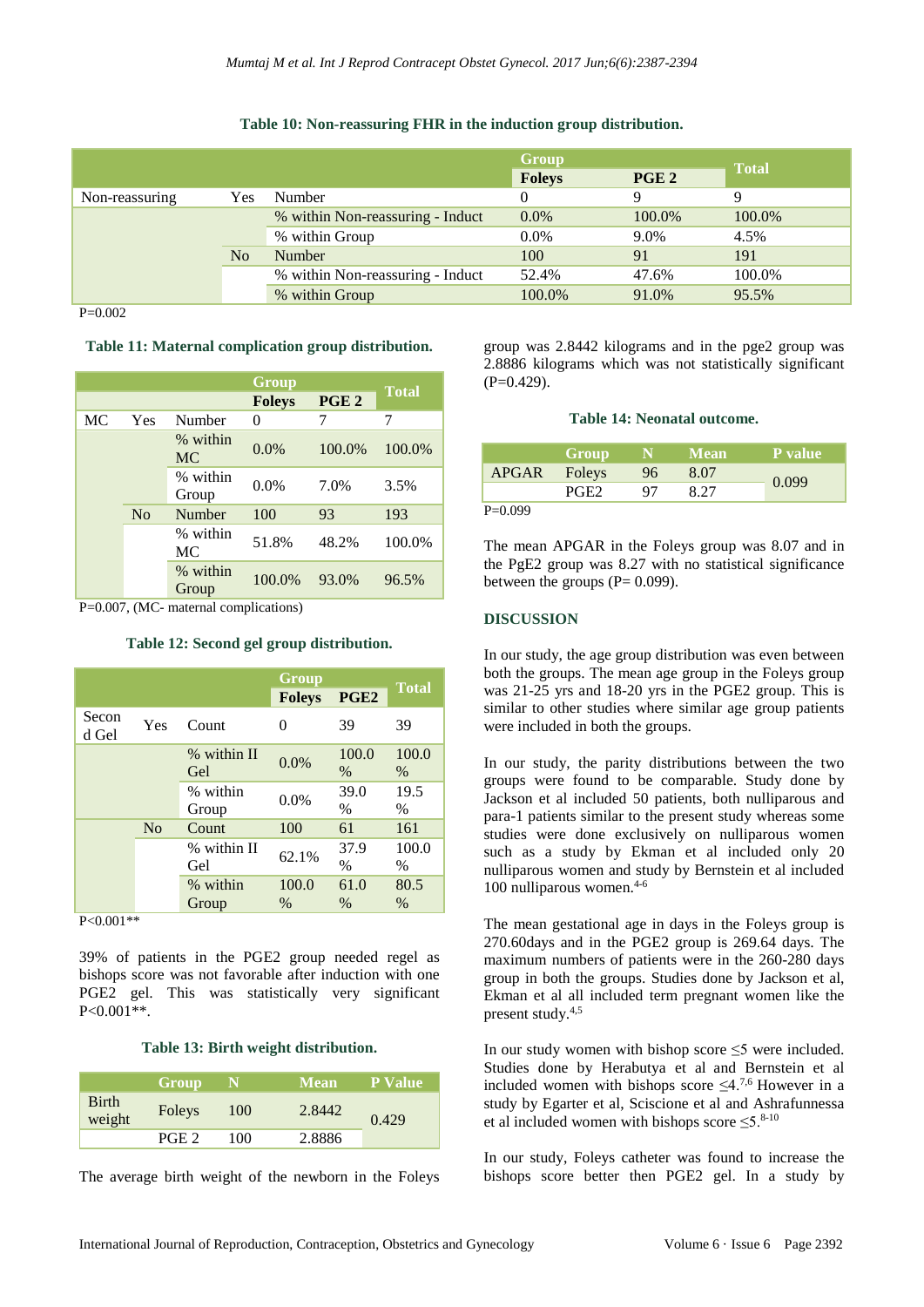Niromanesh et al, ninety women with a Bishop score of ≤5 were randomized to receive an intracervical Foleys catheter or prostaglandin E2 gel.<sup>11</sup> No difference was seen in the mean Bishop Scores between the 2 groups. In another similar study by Sciscione et al, 77 mothers were included into Foley group and 72 in PGE2 gel group.<sup>9</sup> Bishop score after ripening  $(6.5 \text{ and } 5.1, \text{ P } <0.001)$  and change in Bishop score  $(3.5 \text{ and } 2.7, P = 0.015)$  was higher in Foleys group.

In our study, a significant difference in the induction delivery interval between the two groups was seen. The mean duration in Foleys group was 16.48 hours and PGE2 group was 14.66 hrs. In a study by Antonella Cromi et al, 74% of the Foleys group and 72% of the PGE2 group delivered vaginally within 24 hours with the mean induction delivery interval being 16.32 hrs in the foleys group and 15.27 hrs in the PGE2 group which was not statistically significant.<sup>12</sup> Zvi Vaknin et al compared the safety and efficacy of Foleys catheter and intravaginal dinoprostone for cervical ripening. The time taken for cervical ripening and the time for vaginal delivery was better in the foleys group.<sup>13</sup> There was no much difference between both groups in rates of cesarean sections. Prostaglandins had an increased risk of uterine hyperactivity ( $\overline{P} = 0.001$ ). Foleys group had more need of oxytocin in labour ( $P = 0.0002$ ).

In the study done by Sciscione et al, the Foleys catheter caused a high postinduction Bishop score, a higher change in Bishop score, less time for induction, but were similar in terms of mode of delivery.<sup>9</sup> In Foleys and PGE2 group, with respect to nulliparas, failed induction was the commonest indication for caesarean section-56.3% (18 patients) in Foleys group and 45.8% (11 patients) in PGE2 group. 39% of patients in the PGE2 group needed regel as bishops' score was not favourable after induction with one PGE2 gel. This was statistically very significant (P<0.001).

In a similar study done by Jozwiack et al, 82 patients were randomly assigned for cervical ripening with Foleys catheter and PGE2 gel. Four cases of failed induction of labour in Foleys group were seen and 0 in the PGE2 group  $(P \le 0.05)$ .<sup>14</sup> The second common indication for LSCS was fetal distress in both the groups with respect to nulliparas. 9.4% (3 patients) in the Foleys and 33.3% (8 patients) in the PGE2 group respectively which was statistically significant. In the para-1 patients in the Foleys group, out of 3 patients who delivered by caesarean section, 2 patients indication for LSCS was fetal distress (50%). In the PGE2 group, 8 para-1 patients underwent LSCS for fetal distress (72.7%) which was again statistically significant. The number of patients in the PGE2 group developing non reassuring fetal heart rate during induction and subsequently ending up in caesarean section was 9 compared to none in the Foleys group. This was statistically very significant. 7 patients in the PGE2 group developed hyperstimulation to induction but there were no adverse affects in the Foleys group which was statistically very significant. Thus PGE2 was associated with a significant occurrence of non reassuring fetal heart variabilities and maternal complications compared to the foleys group.

In the study done by Sciscione et al, no significant difference in both groups for mode of delivery, birth weight, and occurence of uterine hyperactivity, patient discomfort, use of epidural analgesia, use of oxytocin, or abnormal fetal heart rate was seen.<sup>10</sup>

In the study done by Jozwiack et al 3 cases hyperactivity occurred which required cesarean delivery in the PGE2 group and none in the Foleys group.<sup>14</sup> The outcome of pregnancy was otherwise similar in both groups.

The cost in the Foleys group was 40 rupees per catheter per patient and it was hundred rupees per patient per gel in the pge2 group thus making the Foleys group cost effective.

# **CONCLUSION**

In the present study comparing prostaglandin E2 intracervical gel and foleys catheter as preinductional cervical ripening agents, the primary outcome, vaginal delivery within 24 hours was similar between the two groups. The study demonstrates that Foleys catheter yields similar caesarean section rates compared to prostaglandinE2 gel, making both methods equally effective. Foleys catheter was found to increase the bishops score better than prostaglandin E2 gel but the induction to delivery interval was significantly shorter in the PGE2 group. The occurrence of fetal heart abnormalities was significantly more in PGE2 group. The 5 minute APGAR and birth weight was similar between two groups. Thus Foleys catheter can be useful as a ripening agent in low-resource countries, due to low cost, easy storage, and decreased need of fetal surveillance during the ripening phase of induction. This makes Foleys catheter a superior method, with the potential for even outpatient cervical ripening.

*Funding: No funding sources Conflict of interest: None declared Ethical approval: The study was approved by the Institutional Ethics Committee*

# **REFERENCES**

- 1. Spong CY, Berghella V, Wenstrom KD, Mercer BM, Saade GR. Preventing the first cesarean delivery: summary of a joint Eunice Kennedy Shriver national institute of child health and human development, society for maternal-fetal medicine, and American college of obstetricians and gynecologists workshop. Obstetrics and gynecology. 2012 Nov;120(5):1181.
- 2. Gary CF, Kenneth LJ, Steven BL, Catherine SY, Jodi DS, Barbara HL, Williams obstetrics 24<sup>th</sup> Edition, Chapter 26; 2014:525.